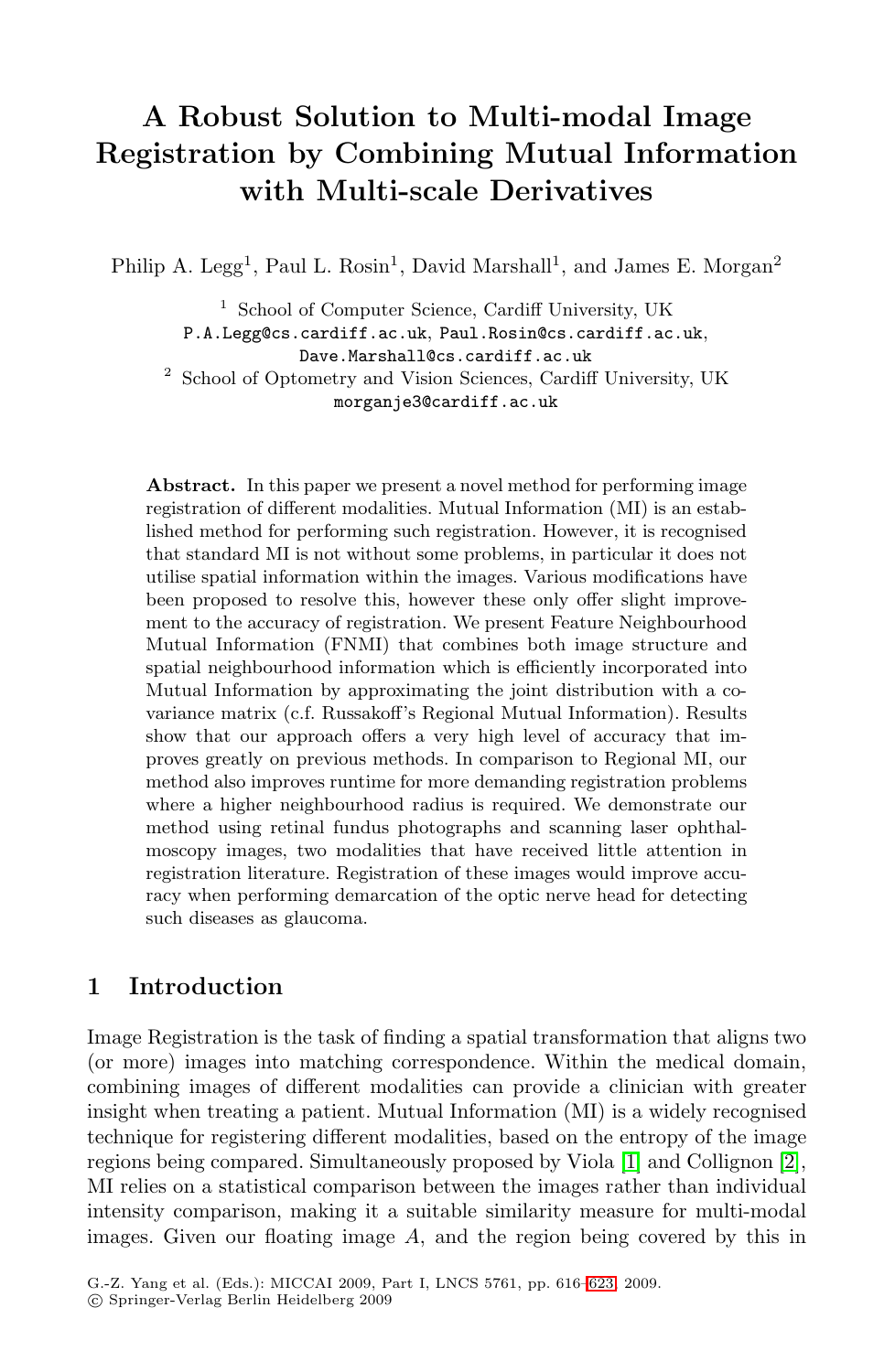

**Fig. 1.** Two images with clear structural relationship but no simple intensity mapping

our reference image B, MI can then be defined as  $I(A;B) = H(A) + H(B)$  $H(A, B)$ , where  $H(A)$  is the entropy of image A,  $H(B)$  is the entropy of image B and  $H(A, B)$  is the joint entropy of the two. We wish to find the spatial transformation that maximises  $I(A;B)$ .

Since being introduced, there have been many methods proposed to improve the registration accuracy of MI. This is largely to resolve the fact that no spatial information is considered within the measure meaning each pixel is considered independently of its neighbours. Given two multi-modal images, there may be little or no consistent intensity mapping that relates the two together due to the differences in lighting and acquisition (Fig. 1) [3]. Therefore it is sensible to also include structural information since intensity alone may not provide adequate information.

There have been many proposed methods that attempt to improve MI. Pluim suggests integrating a gradient value into the MI measure [4], however this is simply done by computing standard MI and multiplying this by a gradient term. Dowson incorporates interpolated pixel information to improve the entropy estimate [5] using NP-Windows. However this is computationally expensive giving a lengthy runtime that is unsuitable for our task. Rueckert proposes higher-order MI that computes entropy for intensity pairs rather than individual intensities, to introduce neighbouring pixel information into MI [6]. Beijing also uses higherorder MI [7] to include a range of other properties such as mean and median values of a pixel neighbourhood, different neighbouring pixels (left and right neighbours) and also a gradient value. Kubecka suggests using gradient-image MI, where MI is computed for both the original images (after performing illumination correction) and also for the corresponding gradient images [8].

Another proposed scheme to improve Mutual Information is Regional Mutual Information (RMI), introduced by Russakoff [9]. This takes neighbouring pixels into account to incorporate spatial information. Essentially, for each pixel, a vector of all the local intensities is created for both of the images being registered. While this provides much greater relational information for each pixel, it also means that many intensities need to be considered (e.g. for a neighbourhood radius of 1, this would mean 18 intensities per pixel when registering two 2-dimensional images). Using a joint histogram to represent this would be unfeasible and place far too great a demand on the physical memory of the computer system (using 8-bit images, the joint histogram would consist of  $256^{18} \approx 2.2301 \times 10^{43}$  bins). To overcome this complexity problem, the samples are replaced by a covariance matrix which substantially reduces the amount of data. The covariance matrix represents the relation between the original vector elements by approximating the joint intensities by a normal distribution. This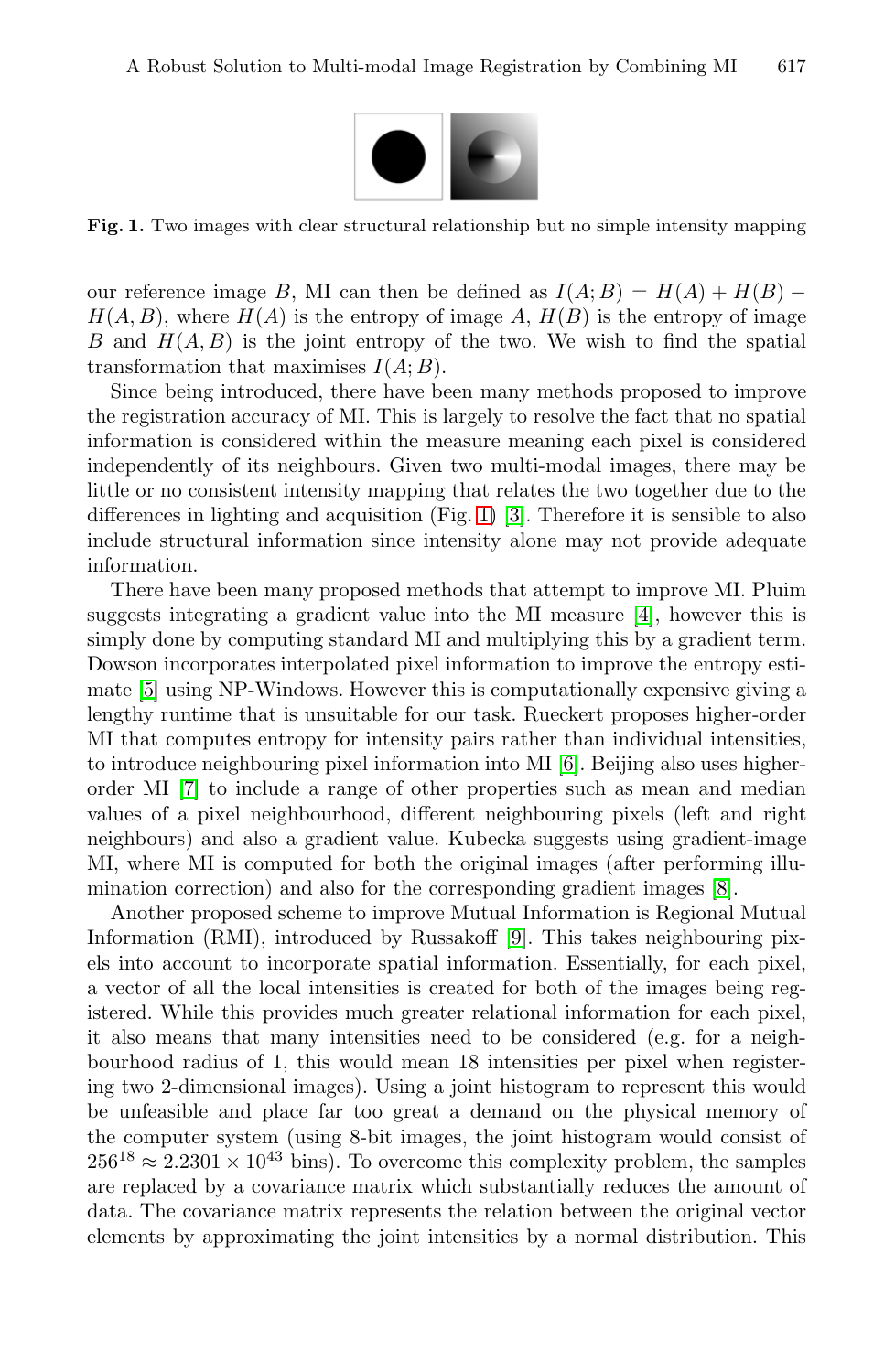#### 618 P.A. Legg et al.

method offers a clear improvement over standard MI. Yang [10] extends this method by using the same approach as Russakoff, but incorporating a mean neighbourhood intensity value instead of all intensities to reduce the complexity of the original matrix computation. However, this method fails to perform as well as RMI, clearly showing that too much information is lost by simplifying the data in this fashion.

In this paper, we incorporate multi-scale feature derivatives along with spatial neighbourhood knowledge into a MI framework. In doing this, we can encapsulate greater detail from our images in a much more efficient approach. We demonstrate our method using retinal fundus photographs and scanning laser ophthalmoscope (SLO) images, and obtain very high accuracy of registration. Successful registration would help improve demarcation and analysis of the optic nerve head, an important task in detecting such diseases as glaucoma.

## **2 Multi-scale Feature Neighbourhood MI**

Feature Neighbourhood Mutual Information (FNMI) consists of firstly computing the features from our images and then combining these together in a Mutual Information framework. To be a successful similarity measure, the result should be maximised at the correct transformation. If we imagine the surface given by calculating the similarity measure at different transformation points, ideally this should also be smooth with few local maxima and good convergence to the maximum solution, so this can be efficiently found by an optimised search algorithm.

For our features, we compute the gradient magnitude of each image at multiple scales to detect structural change within the image. Typically, an image will consist of many different features, varying in shape and size. In the case of retinal images, we expect to see the optic nerve head along with many blood vessels, all of various thickness. In order to highlight all these features effectively, we incorporate the notion of scale-space [11]. Scale-space applies Gaussian blurring to an image at multiple kernel sizes (defined as  $\sigma$ ) that can determine how features in the image relate at a larger scale. At a low scale we can pick out fine detail of small blood vessels and the edges of larger vessels. For larger vessels, there maybe little connectivity information that would link one edge with the other, so by using a larger scale smaller features become grouped giving a more generalized edge map showing the connectivity of the larger features.

#### **2.1 Incorporating Features with Mutual Information**

Our method for incorporating features is an adaptation of RMI [9]. We create a stack for each of the images being registered, consisting of the original image and its corresponding feature images (Fig. 2). It is possible to combine any number of feature images, where more features may improve accuracy further, although as more features are added this will affect computation time. Given the floating image and the area being registered to from the reference image, we create a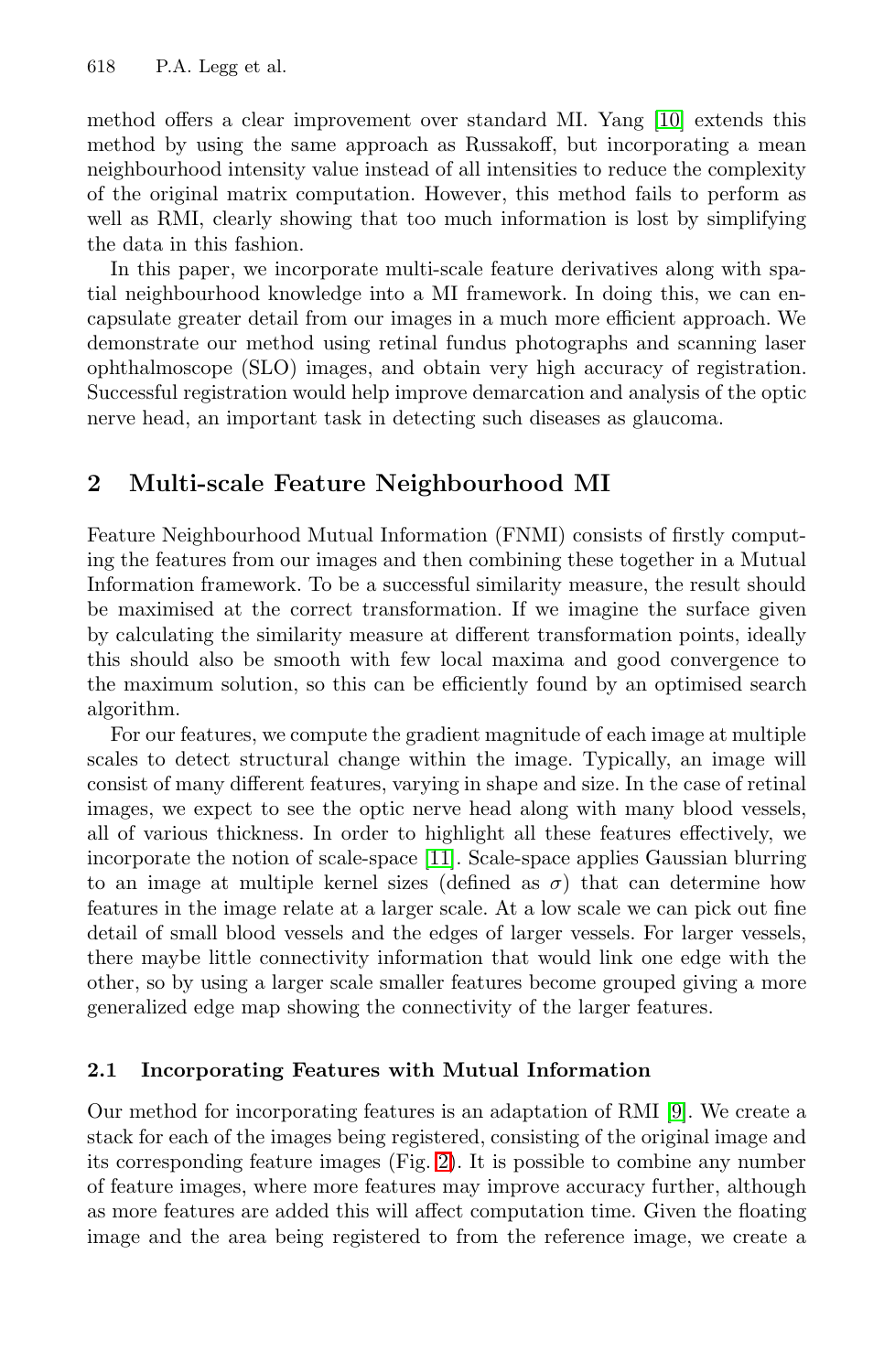

**Fig. 2.** Top: SLO image with multi-scale gradient ( $\sigma = 1, 2, 4$  and 8). Bottom: Extract from fundus photograph with multi-scale gradient ( $\sigma = 1, 2, 4$  and 8).

vector that consists of each pixel and its neighbours for each image in the stack. If we use f feature images, then the vector will consist of  $d = 18 \times (f+1)$  elements (the pixel and its 8 neighbouring pixels for both the floating and reference images (18 points), for each feature image plus the original image). This is done for every point where the floating image and reference image overlap (ignoring background in the fundus photograph), and combined to give matrix  $P$ .

We subtract the mean from each point in the matrix, and calculate the covariance of the matrix, given by  $C = \frac{1}{N}PP^{T}$ . From [12], the entropy of a normally distributed set of points in  $\mathbb{R}^d$  with covariance matrix c is given by  $H(c)$  =  $log((2\pi)^{\frac{d}{2}} det(c)^{\frac{1}{2}})$ . The joint entropy is computed by  $H(C)$ , and the marginal entropies are computed by  $H(C_A)$  and  $H(C_B)$ , where  $C_A$  is the  $\frac{d}{2} \times \frac{d}{2}$  sub-matrix in the top-left corner of C, and  $C_B$  is the  $\frac{d}{2} \times \frac{d}{2}$  sub-matrix in the bottom-right corner of C. Mutual Information is computed by  $MI = H(C_A) + H(C_B) - H(C)$ .

## **2.2 Registration Search**

Searching the transformation space in registration tasks is difficult since the space is very large when considering all possible translations and rotations, meaning an exhaustive search is unfeasible. Instead, we adopt the Nelder-Mead simplex algorithm [13] to find translation. We know the rotation of the image to be within the range  $\pm 3°$ , which we step through at intervals of 0.5°.

We incorporate a multi-resolution image pyramid to search for the correct registration on a coarse-to-fine approach. The coarse level is initialise by placing the floating image in the centre of the reference image since it is expected that the optic nerve head will occur near the centre of the fundus photograph. At the coarse level, we can obtain a result much faster due to a much smaller search space, and so can afford to search all possible rotations within range. The result is then used to initialise the next level down in the pyramid, giving good approximation to the maximum at the fine level. We also reduce the rotation range to  $\pm 1°$  as we step down the pyramid to reduce unnecessary computation. This approach improves computation time at the fine level and also helps to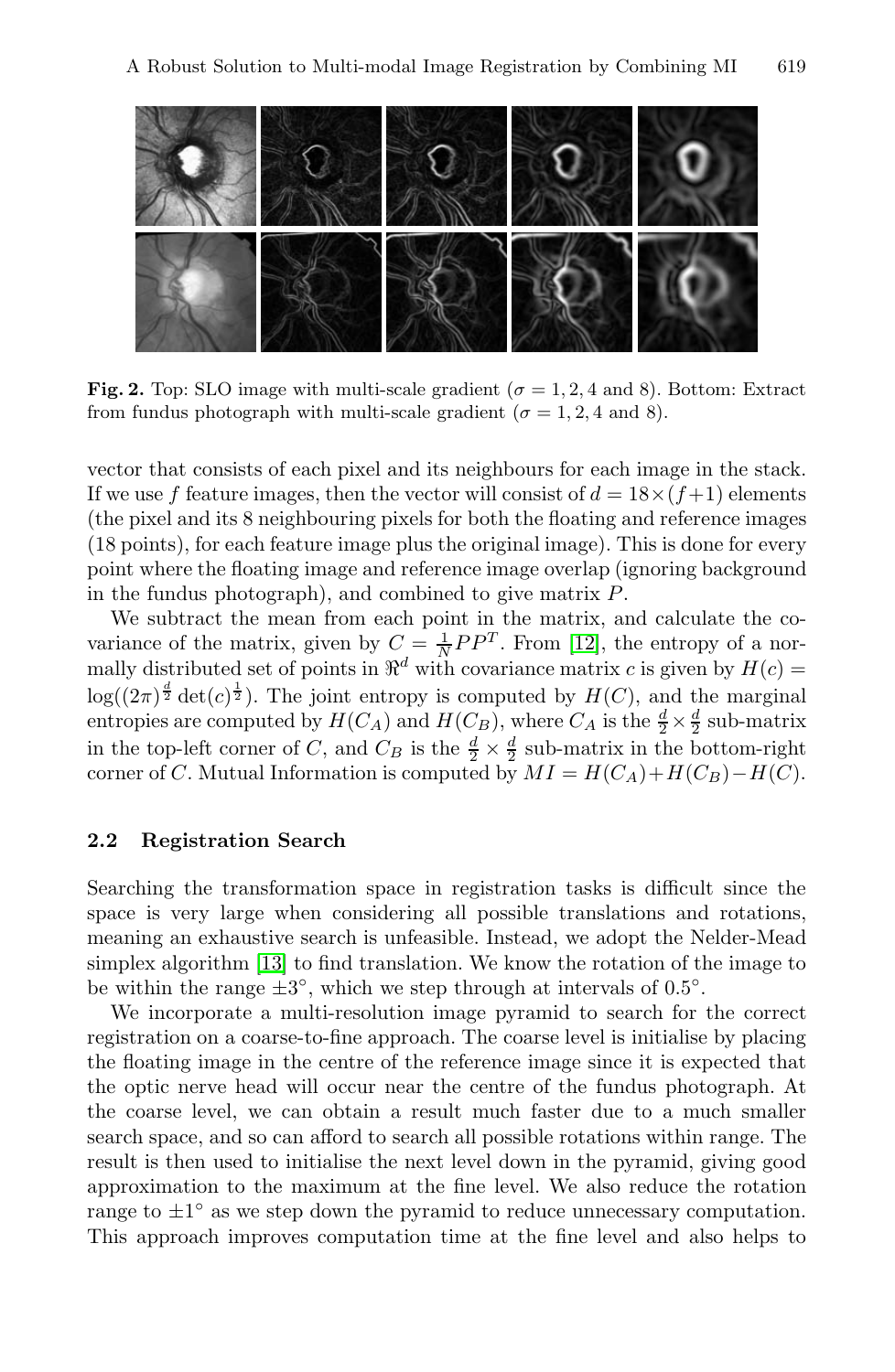avoid local maxima points that a search algorithm could easily become trapped within, due to the reduced search space.

# **3 Testing and Results**

For our testing, we have 135 image pairs that are to be registered. The image modalities are retinal fundus photographs and scanning laser ophthalmoscopy (SLO) images. The size of each fundus image is  $564 \times 367$  and the size of each SLO image is  $286 \times 278$ . For each of the methods tested, we compare the mean and median registration errors between the obtained result and the ground truth values. The ground truth registrations were performed by hand and approved by an expert clinician. Since the mean can be affected by outliers and the median is insensitive to half of the data, we also use a 5-point grading scheme to assess each method, with an expert clinician classifying each registration as either 'excellent', 'very good', 'good', 'weak' or 'fail'.

The results shown in Table 1 indicate that our method can obtain a very high degree of accuracy for registration. It can be seen that many of the other methods have a high variability in the results, shown by a high mean and a low median result. While there are some successful registrations found with each method, the results show that other approaches are not as consistent as our proposed method. However, it is clear to note that our method requires much greater computation time to achieve such accuracy. This is due to generating the additional feature image as part of the registration process, a task which could be sped up by utilising the GPU.

In our testing, we use one feature image at scale  $\sigma = 2$ . We propose that our registration can be improved by incorporating additional features to our registration, such as two images at scale  $\sigma = 2$  and  $\sigma = 4$ . Likewise, it is noted that RMI is computed using a neighbourhood radius of 1. This neighbourhood radius could be extended, which should improve on the original result. Table 2 shows our extended testing of our method with additional features and RMI using a larger radius. It can be seen that the mean error is reduced when using additional features, or when increasing the radius of RMI. However it is difficult

| Method                                        | Mean   |      | Median |         | <b>Runtime</b> |                                     |
|-----------------------------------------------|--------|------|--------|---------|----------------|-------------------------------------|
|                                               |        |      |        |         |                | Trans. Rot. Trans. Rot. Mean Median |
| <b>FNMI</b> ( $\sigma = 2$ )                  | 7.52   | 0.39 |        |         | 143.5          | 88.2                                |
| RMI                                           | 94.61  | 1.24 | 16     | 0.5     | 22.6           | 23.9                                |
| Mean Neighbourhood MI                         | 89.13  | 2.39 | 74     | 2.0     | 11.0           | 11.2                                |
| Gradient-Image MI                             | 49.94  | 1.56 | 25     | 1.0     | 17.4           | 17.4                                |
| Gradient MI                                   | 80.22  | 2.16 | 651    | 2.0     | 19.5           | 19.4                                |
| Second-Order MI (mean neighbourhood)          | 105.48 | 1.94 | 25     | $1.5\,$ | 6.1            | 6.2                                 |
| Second-Order MI (median neighbourhood) 123.68 |        | 1.74 | 55     | 1.5     | 7.3            | 7.3                                 |
| <b>Second-Order MI</b> (gradient value)       | 119.54 | 1.74 | 40     | 1.0     | 14.2           | 14.0                                |
| Second-Order MI (left neighbour pixel)        | 160.70 | 2.01 | 151    | 1.5     | 5.4            | 5.4                                 |
| Second-Order MI (right neighbour pixel)       | 171.54 | 1.96 | 179    | 1.5     | 5.2            | 5.2                                 |
| <b>Standard MI</b> (32 bins)                  | 115.43 | 1.90 | 42     | $1.5\,$ | 3.9            | 4.0                                 |

**Table 1.** Registration error (Translation (pixels), Rotation (degrees) and Runtime (seconds))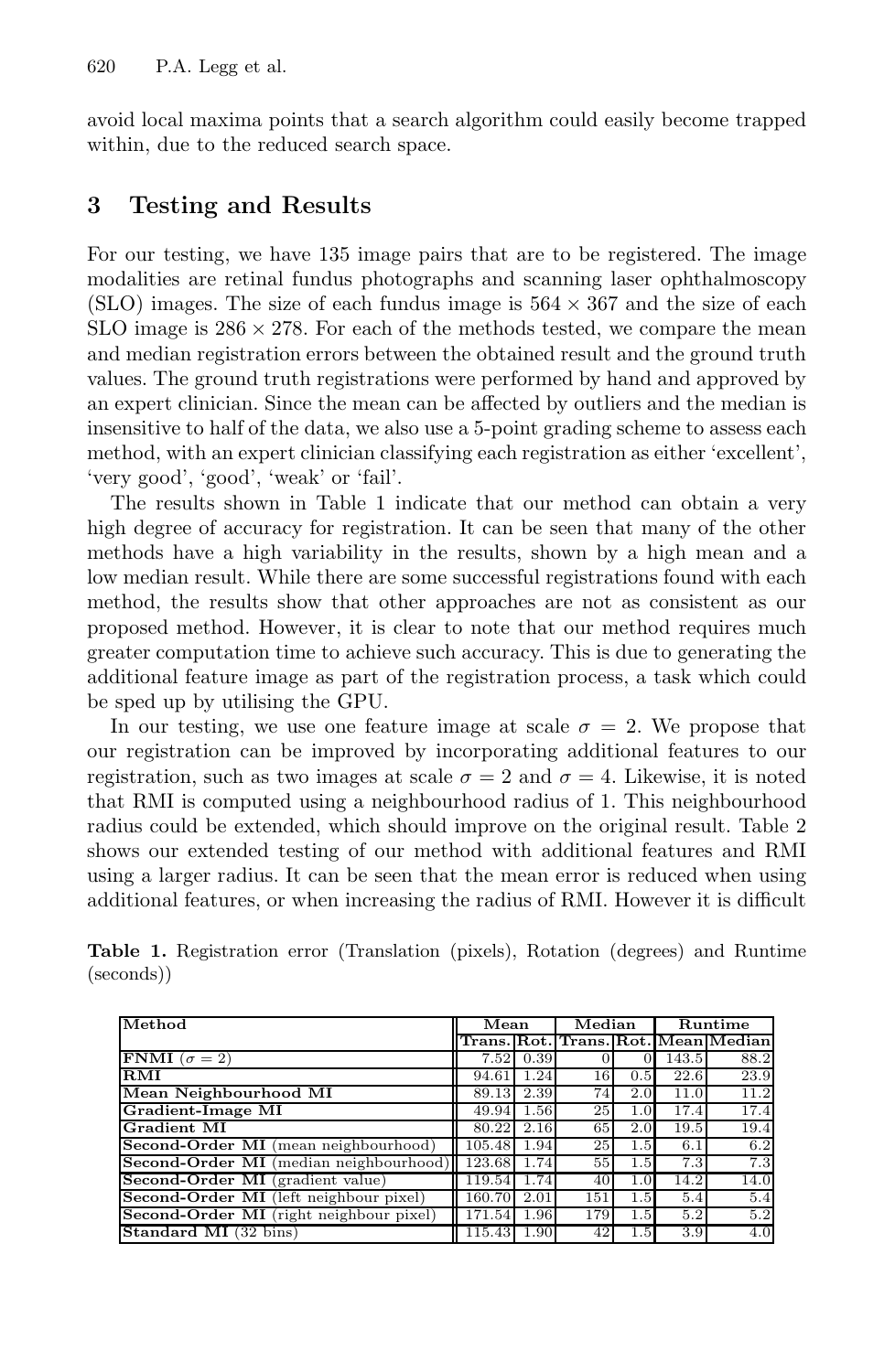| Method                                        | $\bm{\mathrm{Mean}}$ |            | Median |                  | <b>Runtime</b> |                                     |  |
|-----------------------------------------------|----------------------|------------|--------|------------------|----------------|-------------------------------------|--|
|                                               |                      |            |        |                  |                | Trans. Rot. Trans. Rot. Mean Median |  |
| <b>FNMI</b> ( $\sigma = 2$ and $\sigma = 4$ ) |                      | 5.48 0.47  |        |                  | 223.2          | 146.6                               |  |
| <b>RMI</b> $(r=3)$                            |                      | 14.92 0.50 |        | 0.51             | 85.2           | 85.7                                |  |
| <b>RMI</b> $(r)$<br>$=4$                      | 11.13                | 0.52       | 5      | 0.5 <sub>l</sub> | 149.4          | 150.3                               |  |
| $=5^{\circ}$                                  | 6.9                  | 0.52       |        | 0.5              | 259.2          | 257.8                               |  |

**Table 2.** Registration error for FNMI and RMI

| Method                                        | <b>Grading Results</b>                    |    |    |    |                  |  |
|-----------------------------------------------|-------------------------------------------|----|----|----|------------------|--|
|                                               | Excellent   V.Good   Good   Weak   Failed |    |    |    |                  |  |
| $\overline{\text{FNMI}}(\sigma=2)$            | 30                                        | 92 |    |    | 4                |  |
| <b>Regional MI</b>                            | 11                                        | 41 | 11 | 6  | 66               |  |
| Mean Neighbourhood MI                         |                                           | 9  | 5  | 3  | 115              |  |
| Gradient-Image MI                             | 8                                         | 22 | 27 | 12 | 66               |  |
| Gradient MI                                   |                                           | 14 | 10 | 8  | 102              |  |
| Second-Order MI (mean neighbourhood)          | 10                                        | 32 | 9  | 14 | 70               |  |
| Second-Order MI (median neighbourhood)        |                                           | 30 |    | 10 | 83               |  |
| <b>Second-Order MI</b> (gradient value)       | 10                                        | 37 | 12 | 8  | 68               |  |
| Second-Order MI (left neighbour pixel)        | 6                                         | 23 | 10 | 8  | 88               |  |
| Second-Order MI (right neighbour pixel)       |                                           | 21 | 6  | 6  | 95               |  |
| <b>Standard MI</b> (32 bins)                  | 8                                         | 24 | 16 | 11 | 76               |  |
| <b>FNMI</b> ( $\sigma = 2$ and $\sigma = 4$ ) | 38                                        | 88 | 9  |    | $\overline{0}$   |  |
| <b>RMI</b> $(r=3)$                            | 23                                        | 85 | 21 | 0  | 6                |  |
| <b>RMI</b> $(r = 4)$                          | 29                                        | 85 | 19 |    | $\boldsymbol{2}$ |  |
| <b>RMI</b> $(r=5)$                            | 37                                        | 86 | 12 |    | $\overline{0}$   |  |

**Table 3.** Grading results for registration

to assess exactly how well this has improved registration using mean and median error results alone. Therefore we also provide qualitative assessment to determine the number of successful registrations shown in Table 3.

Figure 3 shows an example of a difficult registration. The result obtained using our original method is the failed registration, however FNMI with  $\sigma = 2$  and  $\sigma =$ 4 can successfully register the images. Both methods give the global maximum at the correct registration, however using the additional features reduces the number of local maxima that can trap the search optimisation, meaning that the search is more likely to converge to the correct solution. What is interesting to note here is that if using traditional Mutual Information, the failed registration result gives MI as 0.4958 and the correct registration gives MI as 0.4672, and so the search optimisation would fail to find the correct registration, whether using a search optimisation or an exhaustive search. This shows that Mutual Information can not be relied on as a robust similarity measure.



**Fig. 3.** Left-to-right: Fundus image, SLO image, failed and successful registration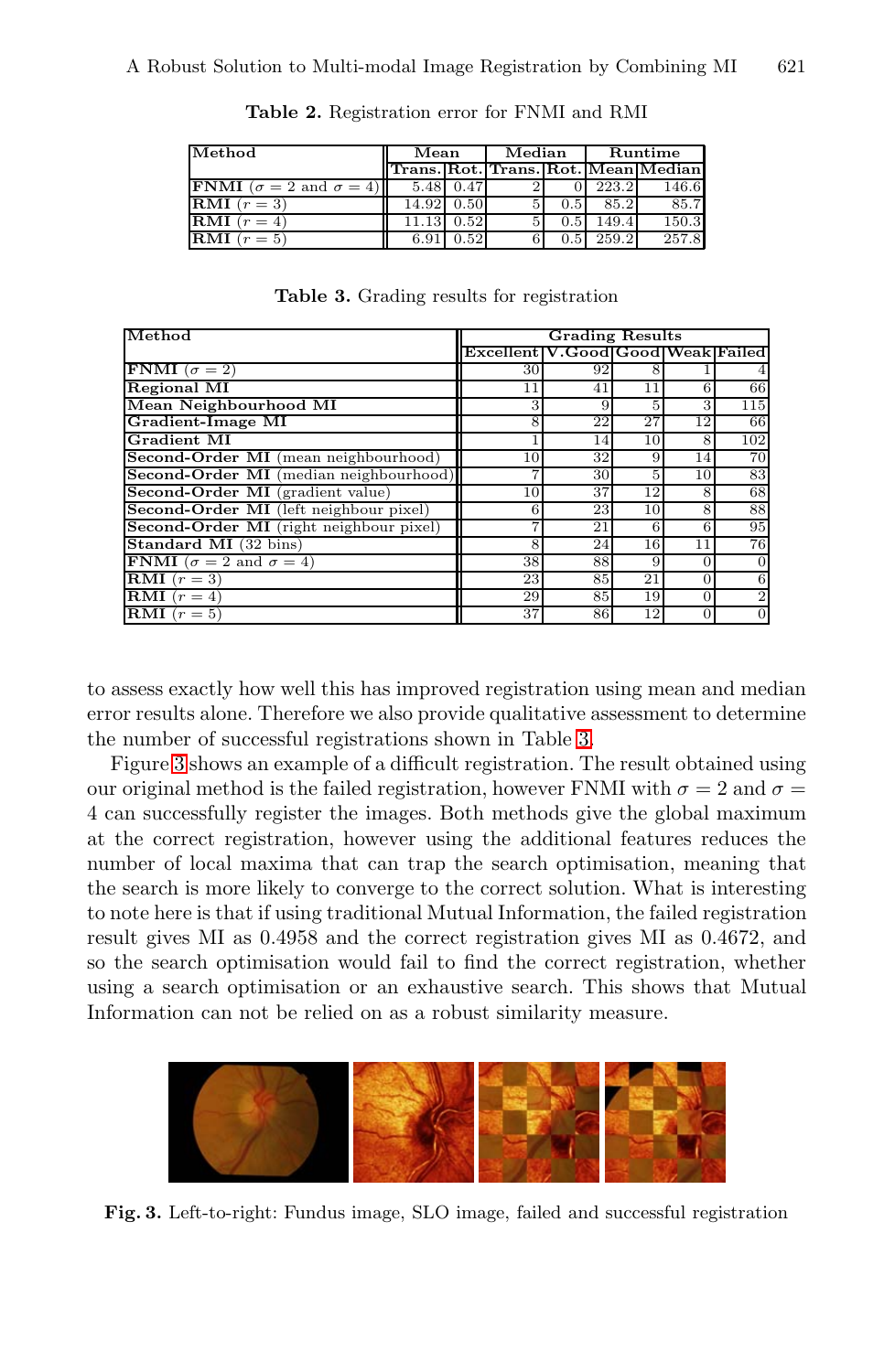622 P.A. Legg et al.



**Fig. 4.** Surface plots of a difficult registration. Top Row: MI (32 bins), RMI ( $r = 3$ ), RMI  $(r = 4)$ . Bottom Row: RMI  $(r = 5)$ , FNMI  $(\sigma = 2)$  and FNMI  $(\sigma = 2 \text{ and } \sigma = 4)$ .

Figure 4 shows each similarity measure versus X-translation for registration of our difficult image example. In this example, both MI and RMI (when  $r = 3$ ) fail as the true registration does not give the global maximum in our surface function. RMI  $(r = 4$  and  $r = 5)$  both give the correct registration at the global maximum, although there exist other local maxima that could easily trap the search optimisation. FNMI peaks at the correct registration, has much fewer local maxima, and provides a smooth surface that converges well to the solution. This example considers only X-translation purely to provide clearer visualisation. If considering all possible transformations then it becomes more apparent that both the simiarity measure and the search optimisation can greater affect the performance of registration.

### **4 Discussion**

Our study is focused on the registration of multi-modal retinal images. We propose to combine multi-scale derivatives with neighbourhood intensities, and incorporate these into a MI framework. Our method achieves very accurate results for our registration problem compared to existing registration methods.

Our method extends the work of Russakoff, who proposed RMI. In RMI, only neighbourhood intensities are included in registration. What we found with RMI is that when using the direct neighbourhood (a pixel and its 8 neighbours, for each image; giving 18 points), RMI fails to consistently give good registration results. This can be improved by increasing the radius of the neighbourhood, however the number of points required for each vector quickly becomes very large. In difficult registration cases, we found RMI can register these to a good standard when using a neighbourhood radius of 5 pixels (requiring 242 points in each column vector). The same image can be registered using our method using two feature images (requiring 54 points in each vector). This significant